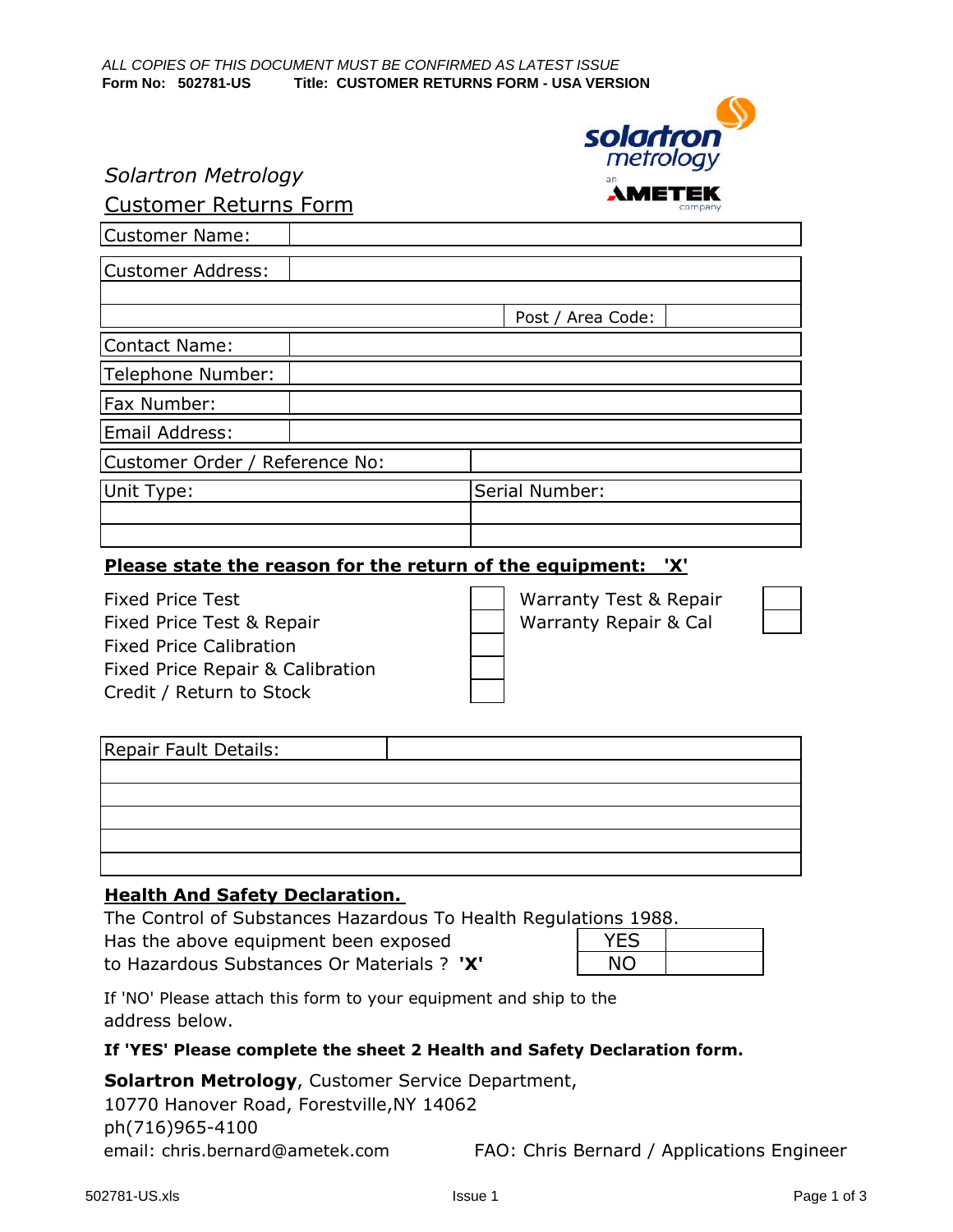| Customer Signature: |  |       |  |
|---------------------|--|-------|--|
| Position:           |  | Date: |  |

# Solartron Metrology Health And Safety Declaration



The Control of Substances Hazardous to Health Regulations 2002

It is a requirement that all equipment returned to Solartron Metrology for any purpose be certified by the sender as "SAFE TO HANDLE". You are required to identify any substances or materials that the above mentioned equipment has or could have been exposed to since it left the factory. If any unit is likely to be contaminated with blood, bodily fluids, pathological specimens, other biohazards, chemicals or substances hazardous to health or any other hazard, it must where practicable be decontaminated prior to return for service repair. Solartron Metrology reserve the right to refuse to handle material which we feel could pose a risk to our service staff even after decontamination.

## DETAILS OF HAZARDOUS SUBSTANCES OR MATERIALS

Common name of material or substance the equipment has been exposed to:

| Chemical name or formula of the material or substance the equipment has                     |  |                                          |  |  |
|---------------------------------------------------------------------------------------------|--|------------------------------------------|--|--|
| been exposed to:                                                                            |  |                                          |  |  |
|                                                                                             |  |                                          |  |  |
| WHAT IS THE HAZARD ASSOCIATED WITH THE ABOVE: 'X'                                           |  |                                          |  |  |
| <b>FLAMMABLE</b><br><b>EXPLOSIVE</b><br><b>TOXIC</b><br><b>IRRITANT</b><br><b>CORROSIVE</b> |  | <b>HARMFUL</b><br>OTHER - PLEASE SPECIFY |  |  |
| <b>IS THE HAZARD BY: 'X'</b>                                                                |  |                                          |  |  |
| <b>SKIN CONTACT</b><br><b>INGESTION</b>                                                     |  | <b>INHALATION</b>                        |  |  |
| GIVE DETAILS OF "OCCUPATIONAL EXPOSURE LIMITS (OEL)<br>or MAXIMUM EXPOSURE LIMITS (MEL)     |  |                                          |  |  |
| <b>SPECIFY ANY SPECIAL HANDLING REQUIREMENTS:</b>                                           |  |                                          |  |  |
| <b>CONFIRMATION</b>                                                                         |  |                                          |  |  |
| <b>Customer Signature:</b>                                                                  |  |                                          |  |  |